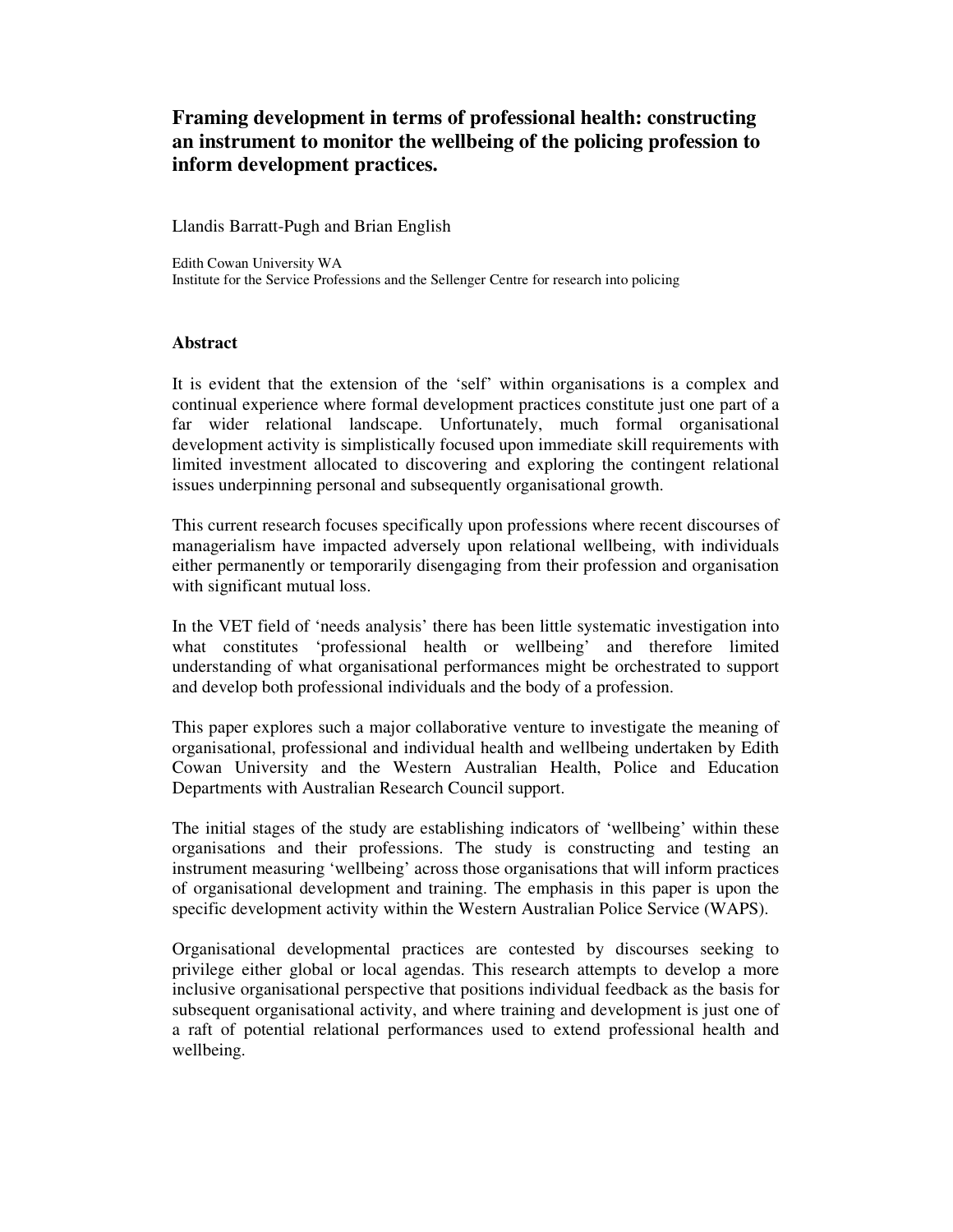## **Introduction**

*You have no choice but to operate in a world shaped by globalisation and the information revolution. There are two options adapt or die. The new environment dictates two rules: first everything happens faster; second anything that can be done will be done , if not by you then by someone else, somewhere. Let there be no misunderstanding these changes lead to a less kind, less gentle, less predicatable workplace…. Grove A (1994)*

This image of fast capitalism presents the organisational environment that has invaded producing organisations and public organisations as the new capitalism focuses upon the design, the production and the marketing of identity goods and relational access to saturated markets (Gee et al 1996). Should our worklife be an endless game of catchup as portrayed above, or should our organisations have a more holistic and sustainable view of development based on individual needs. The thrust of 'human resources' within organisations has appropriated and displaced the very meaning of 'ourself' by juxtaposing subject with object (Rhodes & Garrick 2000; Legge 1995). Could the voices of individuals be used to generate cultural change and learning strategies within such an environment?

In vocational education and training the emphasis on the highly contested area of how to operationalise learning within organisations (Merriam 1996), often displaces the broader debates about what learning will produce greater individual wellbeing, sustainable organisational health, and who will be included in such learning. This paper describes the action of a current research study that is focussing on measuring individual wellbeing as a tool of generating organisational development and training. In terms of the conference theme it is a recent study, it is responsive to an organisational request and the relevance of the outcomes will directly inform the emerging future of the Western Australian Police Service.

Indeed in this conference, Kaye Bowman (2005) has indicated that 'well being' is also a target for VET and NCVER research during 2006. In addition, the papers by Stevenson (2005) and Boud (2005) emphasise that future research should move away from a fixation upon ever more careful cognitive design and sequenced delivery of dispensing codified knowledge. Stevenson (2005) indicates the implicitly relational and situated nature of vocational training and learning, and the dangers of extraction processes that strip away the relational context of peers and the complexity of interrelated actions and behaviour, removing the experience of 'knowing in situ'. Boud (2005) indicates that it is time to refocus on supporting learning about work, in work and at work, within the workplace, as relational identity development. This extension of self and selves at work he terms 'productive reflection'. This is far from transmissive training actions, more locally focussed than organisational learning rhetoric, and more expansive than a focus upon facilitation and dutero <sup>1</sup>learning skills. Both Stevenson and Boud indicate the primacy of knowing and knowledge making within local vocational communities. This 'wellbeing project' fits well with such a future philosophy of 'learning'. It provides a holistic and deep analysis of individual needs that can be the platform for organisational interventions to promote greater productive reflection, more locally generated workplace knowing and business solutions.

 $<sup>1</sup>$  The 1980's learning to learn focus.</sup>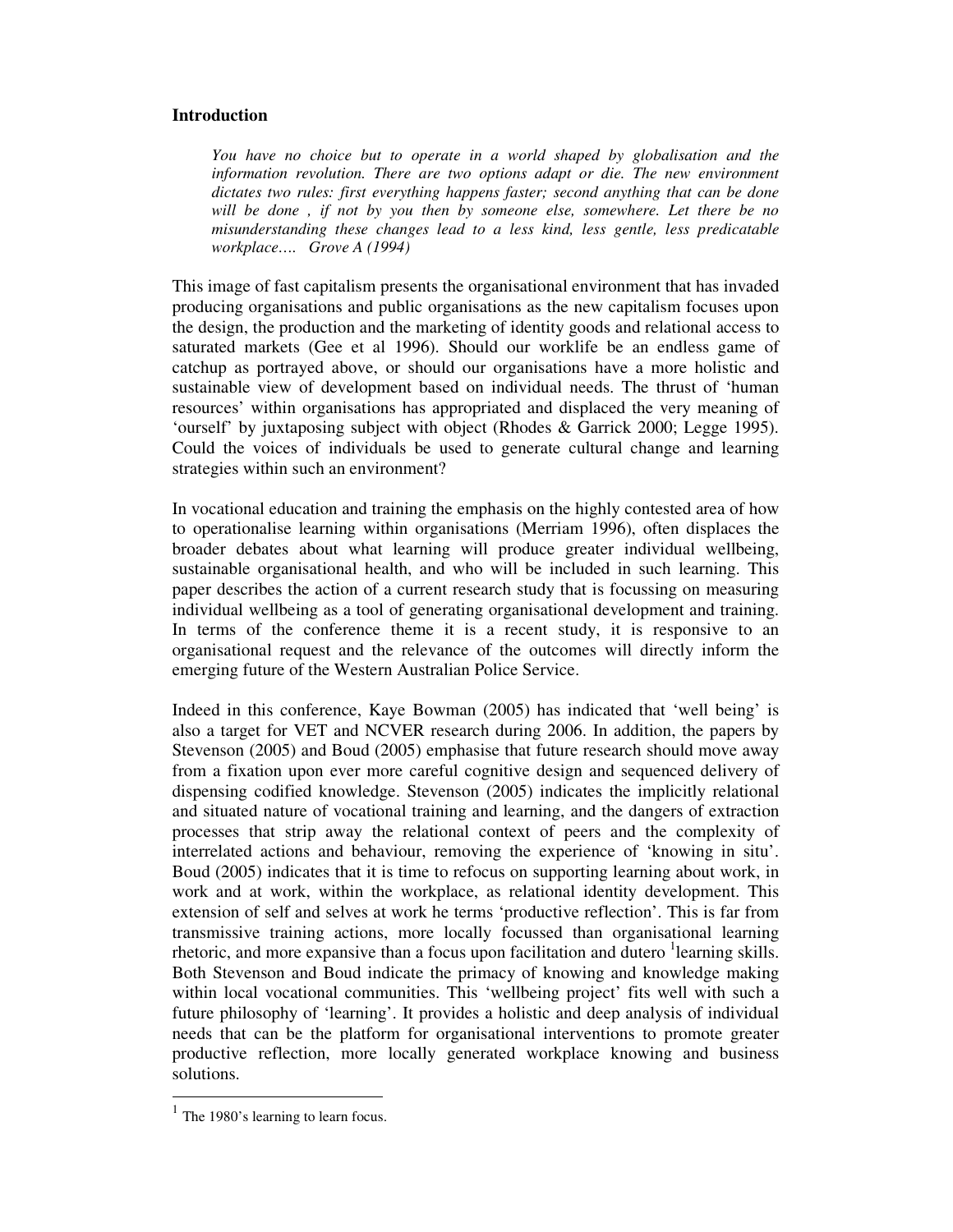In essence this study is about organisations seeking to privilege local perceptions of organisation as the platform for holistic change practices, where workplace learning is viewed as a function of the wide range of formal and informal interactions that occur within the field of professional practice (Gratton 2000). In some ways it is a reflection of more traditional 'Marks and Spencers' philosophy of 'how you look after your staff is how they will look after the customers*.*' However the intention is far less paternalistic and places professional identity at the heart of the organisational development process, and in this case at the heart of the WAPS cultural reform process. This study is about a recognition of instrumentality of local relations within organisation and the recognition that more visible functional perspectives of organisational need are simply the visible manifestation of far wider and more opaque patterns of cultural change.

In the novel 'Zen and the art of motorcycle maintenance' (Pirsig 1974), the story nominally follows a road trip where the mechanics of the day to day dominate the narrative as the subject crosses the barrenness of deserts and climbs the altitude of the mountains of Montana. A focus on the more visible functionality would however fail to capture the broad journey that is portrayed. The physical trip is just part of a broader journey to relocate 'self' and even to form a philosophy of living that blends the traditions of east and west into an emerging path. While the focus on the practicality of the motorcycle is indeed vital for survival and continuing exploration, it is just one part of the far greater journey being undertaken. Similarly, in terms of the study in focus, a emphasis on the practicality of the 'skills gap' would exclude investigation of the relational needs and desires inherent within the organisation as a whole and indeed what relational changes and activity might mediate improved relations.

Smith (2004) indicates that the isolation of training as a dislocated function is bad for organisations and individuals. At the organisational level, training is inextricably part of the broader strategic programme of organisational development that reviews goals and encompasses cultural, structural and systems realignment through the bundling of HR orientated responses (Dyer & Reeves 1995).). At the individual level performance improvement is dependant on a wide variety of relational variables. Training and development must be viewed as part of broader cultural development and based upon broader and more holistic measures of organisational voice.

## **Professional wellbeing**

Professional wellbeing encompasses occupation-related perceptions and organisational-related perceptions. Wellbeing is a measure based upon the attitudes of individuals within the organisation to their current role, future expectation, peer relations, management and external social feedback, that can generate a framework of organisational heath and act as a tool for organisational development.

Healthy professions are often characterised in the literature as having flexible job characteristics, professional identity based upon status and respect for skills and judgement, organisational support through adequacy of resources and supervision, and organisational citizenship through strong and protective collegiate relations. However the wider accepted problematised roles of professionals in mangerialised public organisations are producing cultures that struggle to achieve such ideals. What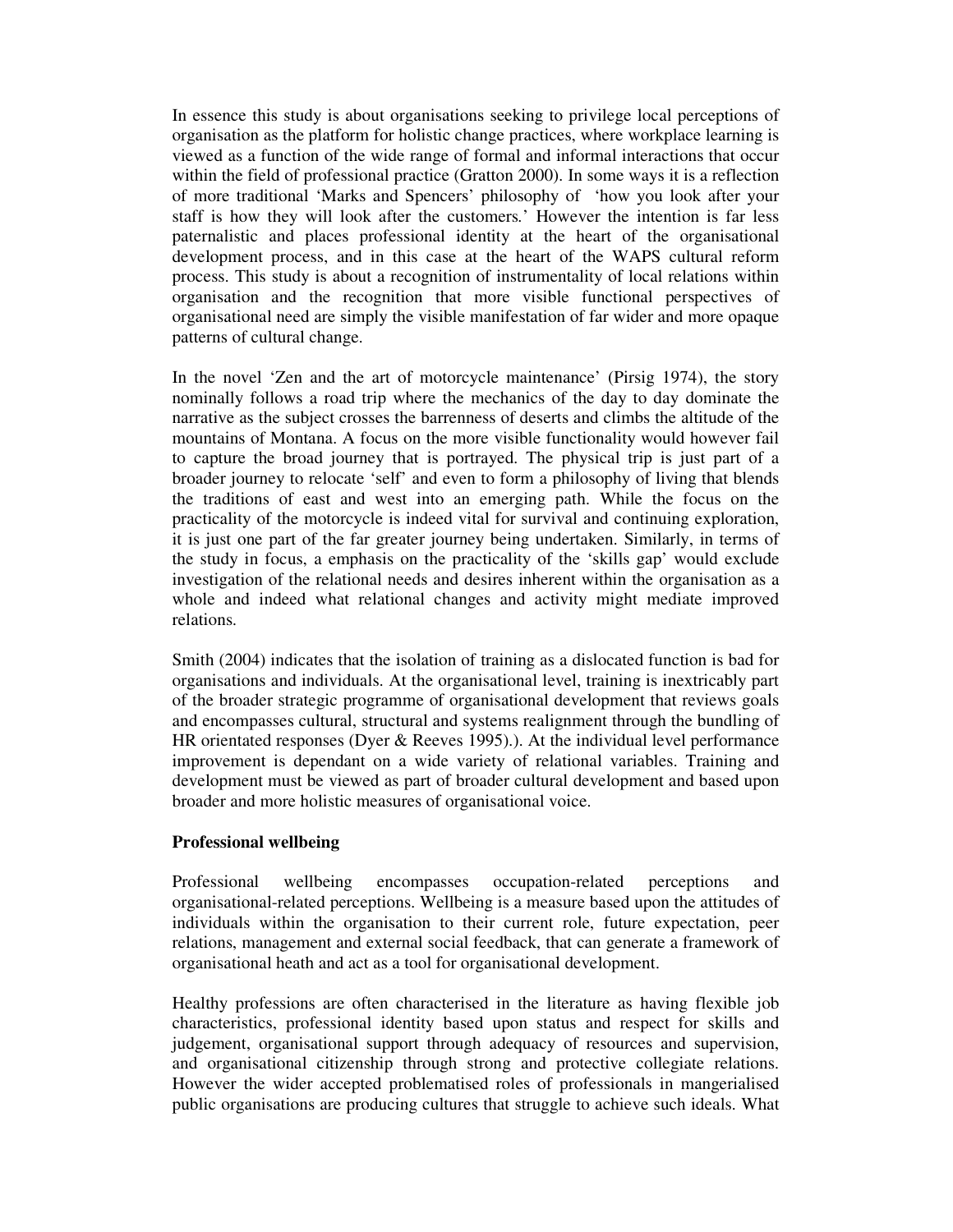are the perceptions of professionals within such organisations and what development activity may be appropriate to improve the health of organisations and individuals vital to broader social health? This paper explores such a study and the associated organisation that is actively asking such questions.

The use of more holistic measures of wellbeing challenges more functional perspectives of competence. Performance after all is more than a simple application of competence in a context. Social influences, as the work of Lave and Wenger (1991) indicate, permeate performance by determining what can be learned and how performance is enacted. Ultimately performance and subsequent learning practices are a function of organisational relations. While training may be just be one of a suite of development options, building personal capability is subject to relational opportunity. Individual habitus (Bourdieu 1990) remains unrealised capital until valued by the community of practice. Emotional energy from the relational network of an organisation has a considerable impact upon the 'professional body'.

So, holistic analysis and responses to organisational development issues that are focussed upon more than just the accumulation of individual training patterns, require more holistic investigative processes. It is just such a process, and instrumental outcome, that this study provides. The participation by significant organisational partners in such research indicates a strategic shift in organisational thinking about development and commitment to more inclusive practices.

Such a move reflects current changes in thinking about the nature and location of learning. Organisations are less willing to allow professional development to be a displaced contracted out activity, divorced from the organisational body as it is represented within the options of Poell et al's model (2000). Organisations have employed systematic processes to determine the 'skills gaps' existing within more mechanistic organiational structures. There are a number of reasons why such needs analysis practices will increasingly fail to indicate strategic development needs. First, they are focused upon the past and upon the 'visible' deficiencies within the organisation. This may have been applicable in a more mechanistic environment, but the world of knowledge workers is far less transparent. Second, such practices sought to determine central development needs rather than to act as a reservoir for the diversity and difference that is necessary to fuel a continual change and improvement environment matching current requirement. Third, incremental progress toward organisational goals that sculptured long career paths are less applicable to generation X where a portfolio approach to the twisting of multiple lifeworlds is increasingly more common. Fourth, subsequent performance improvement is more complex than producing skills through 'learning' as relations strongly mediate subsequent individual capability.

The extension of the 'self' within organisations is a complex and continual experience where formal development practices constitute just one part of a far wider relational landscape. It is evident that some managers and leaders are considering organisation as a relational outcome of such identity extension. How people feel and work together *is* organisational performance. Strategies on the page are less relevant as a development tool than the everyday production experience by individuals. Much formal organisational development activity is simplistically focused upon immediate skill requirements with limited investment allocated to discovering and exploring the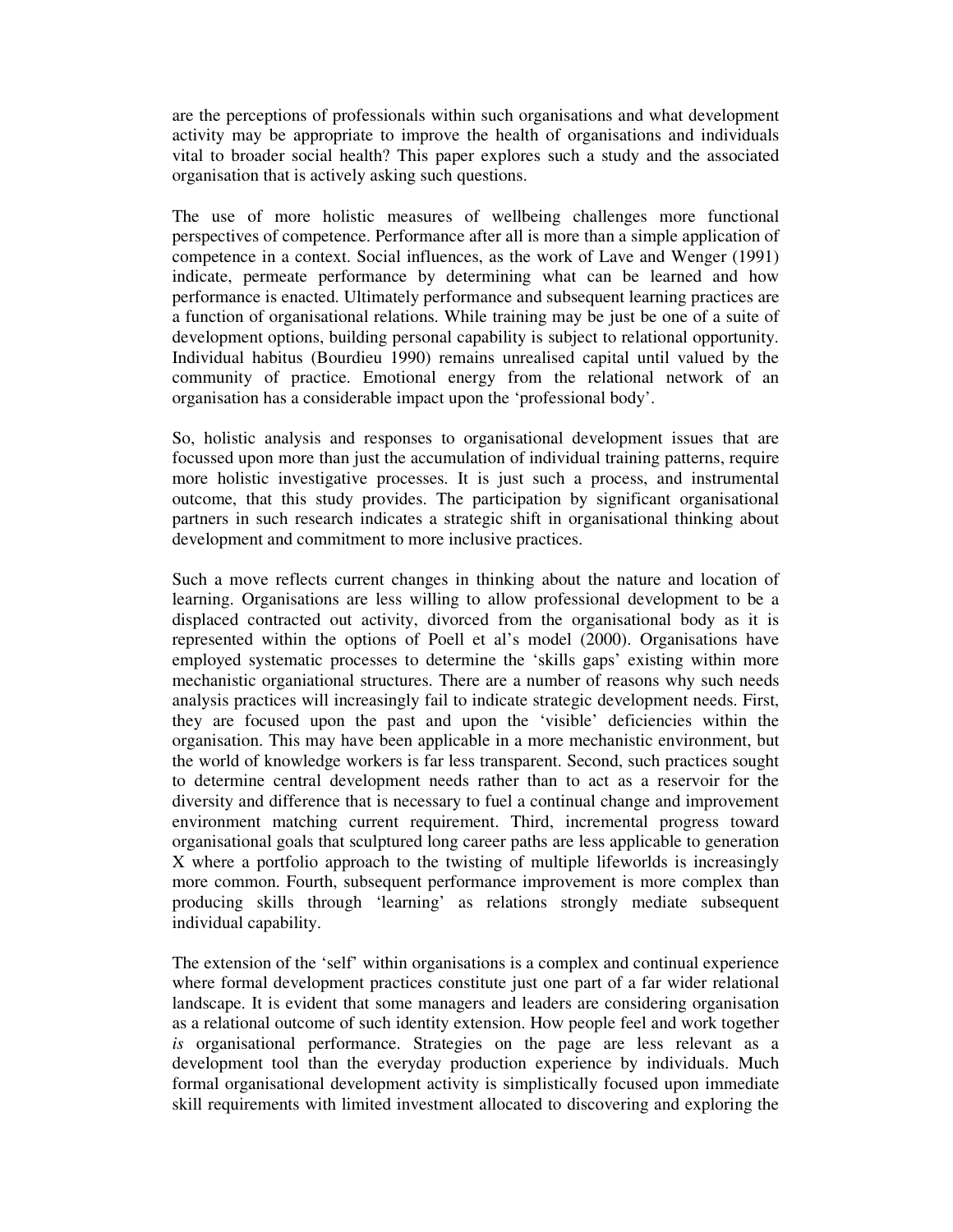contingent relational issues underpinning personal identity growth. This study and the associated study partners are making positive moves to explore a more strategic and inclusive meaning of 'development' based on the primary issues of professional identity.

## **Genesis of the study**

This current research focuses specifically upon *professions* where recent discourses of managerialism have impacted adversely upon relational wellbeing, with individuals either permanently or temporarily disengaging from their profession and organisation with significant mutual loss.

In the VET field of 'needs analysis' there has been little systematic investigation into what constitutes 'professional health' as a basis for subsequent development and training processes. Therefore there is limited understanding of what organisational performances might be orchestrated to support and develop both professional individuals and the 'body' of a profession. This study is substantiating and operationalising the relations between professional health and organisational development.

There is a long tradition of making a distinction between occupations/professions on the one hand, and the organisations/bureaucracies in which their members are employed on the other (Scott 1966; Cruess, Cruess & Johnston 2000). Recent research into teaching, nursing and policing highlights the importance of many of the characteristics of 'healthy' occupations and 'healthy' organisations. Previous research around these three professions has uncovered largely negative states of affairs'. Where members expressed satisfaction with organisational functioning, this is often found to give way, over time, to major dissatisfaction and changes in the nature of commitment to organisational goals and priorities (Meyer & Allen 1997).

Although the term 'health' is not often used in policing research, relevant issues investigated have included professional status (Morris, Shinn, DuMont 1999), service to the public (Richbell, Simpson, Sykes, & Meegan 1998), work stress and burnout (Thompson, Kirk-Brown, & Brown n.d.), family support (Morris, Shinn, & DuMont 1999), organisational support (Metcalfe & Dick 2000), cynicism (Atwater, Waldman, Atwater, & Cartier 2000), job characteristics (Van der Vegt, Emans, & van de Vliert 1998), teamwork, morale (Richbell, Simpson, Sykes, & Meegan 1998), job performance (Truxillo, Bennett, & Collins 1998), job satisfaction (Magenau & Hunt 1996), and corrective feedback (Wilson, Boni, & Hogg 1997).

This project is a major collaborative venture to investigate the meaning of organisational, professional and individual health being undertaken by Edith Cowan University and the Western Australian Health, Police and Education Departments with considerable support from the Australian Research Council over a three year period<sup>2</sup>. The study involved considerable preparatory fieldwork to prepare an instrument for pilot testing, which subsequently in a revised form is being used to gather organisational survey annually.

 $2^2$  The total budget for the project is in excess of \$300K across the three professions.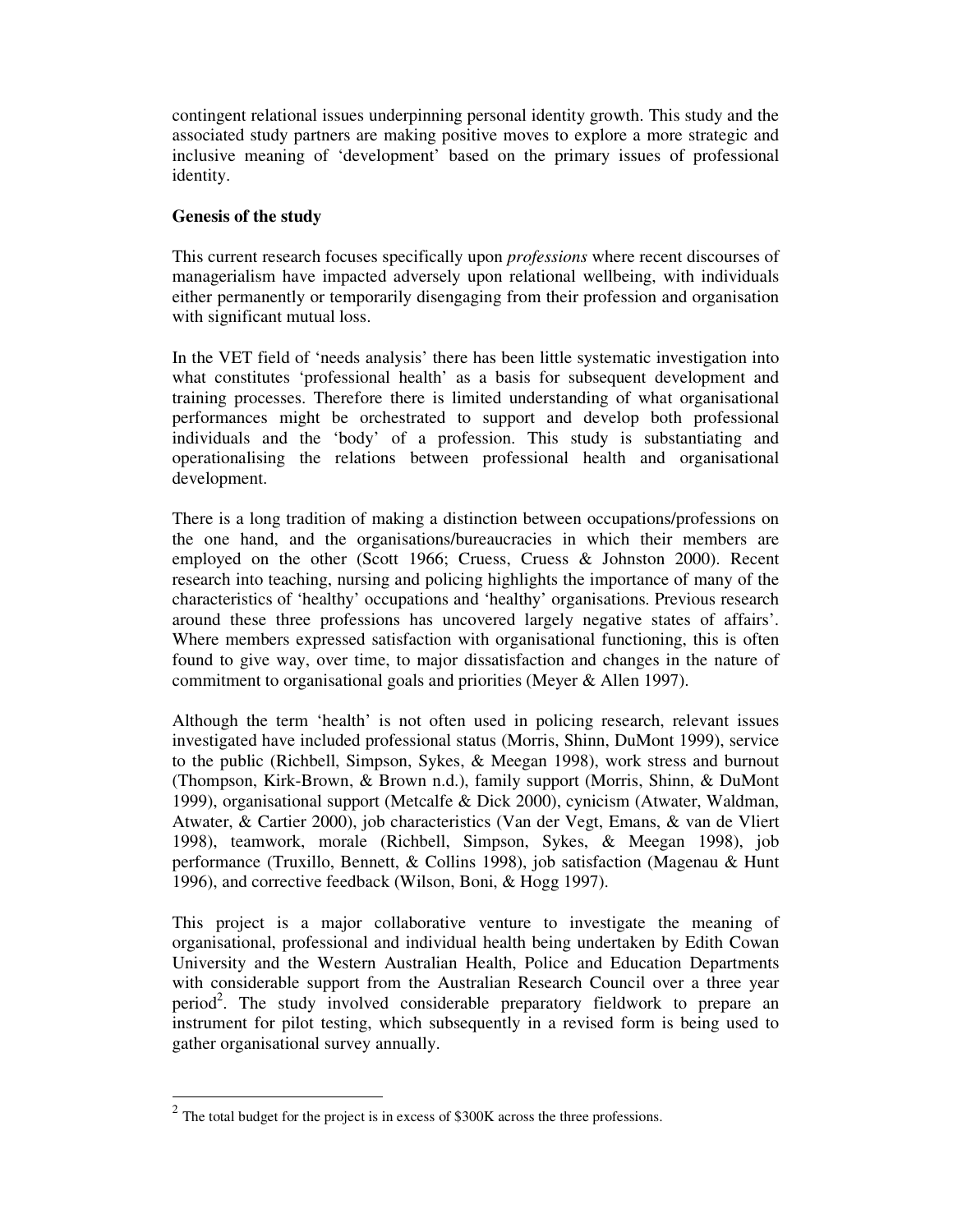The particular study is significant because it involves professionals that make up 70% of the public service of Western Australia. The effectiveness of those professionals is a critical component of social functioning as they provide the vital infrastructure for continued social interaction and development within the State. The project has two aims. First, is to investigate factors important to people engaged in the focal professional activity. Second, is to benchmark and monitor the 'health' of these professions.

While the broad thrust of the study strikes similar chords within each of the operational partners, inevitably each organisation is poised upon differing development platforms, has specific professional challenges, and requires different leadership strategies. Within the Police Service, the central purposes of the study in terms of the key stakeholders are to place professional wellbeing on the current and future agenda of the organisation, to make a clear statement about valuing people and to continue such an agenda; to generate an organisational scorecard of professional health that can be used to measure success, protect the investment in staff and guide developmental action within the organisation.

## **Professional and academic scanning –** *initial field work*

The initial stages of this study were about gaining organisational commitment to investigating professional health and constructing qualitative methodology in order to establish indicators of 'wellness' within the three focal organisations and their associated professions. The study goal was to construct and test an instrument measuring 'wellness' across those organisations that could then be used annually to inform practices of organisational development and training. Reference groups were formed with key strategic and operational partners in each of the professions.

The emphasis in this paper is upon the specific development activity within the Western Australian Police Service. Edith Cowan University has a close relationship with the Police Service as the organisation training facility is co-located on the Joondalup learning precinct with the new ECU Vice Chancellory and corporate centre. The Sellenger Centre at ECU has a significant track record in researching policing and is a member of the Institute of the Service professions that is directing this research project.

It was critical for the policing relations that the study was linked to current corporate strategy. The aims of the study were congruent with the WAPS five year strategic plan released in 2002 and subsequently updated by the new commissioner in 2004. The plan was entitled 'Organisational Style: Making it happen', and identified six key areas of focus.

| Valuing our people          | <i>Focussing on customers</i> |
|-----------------------------|-------------------------------|
| Managing and leading        | Being open and accountable    |
| <i>Optimising resources</i> | Building partnerships         |

Subsequently, the establishment of an internal Police Reform Group strengthened the instrumentality of the study in providing tools for advancing the broader strategic intent. It is important at this stage to recognise the strong link that was being established between individual attitudes to organisation and subsequent intent for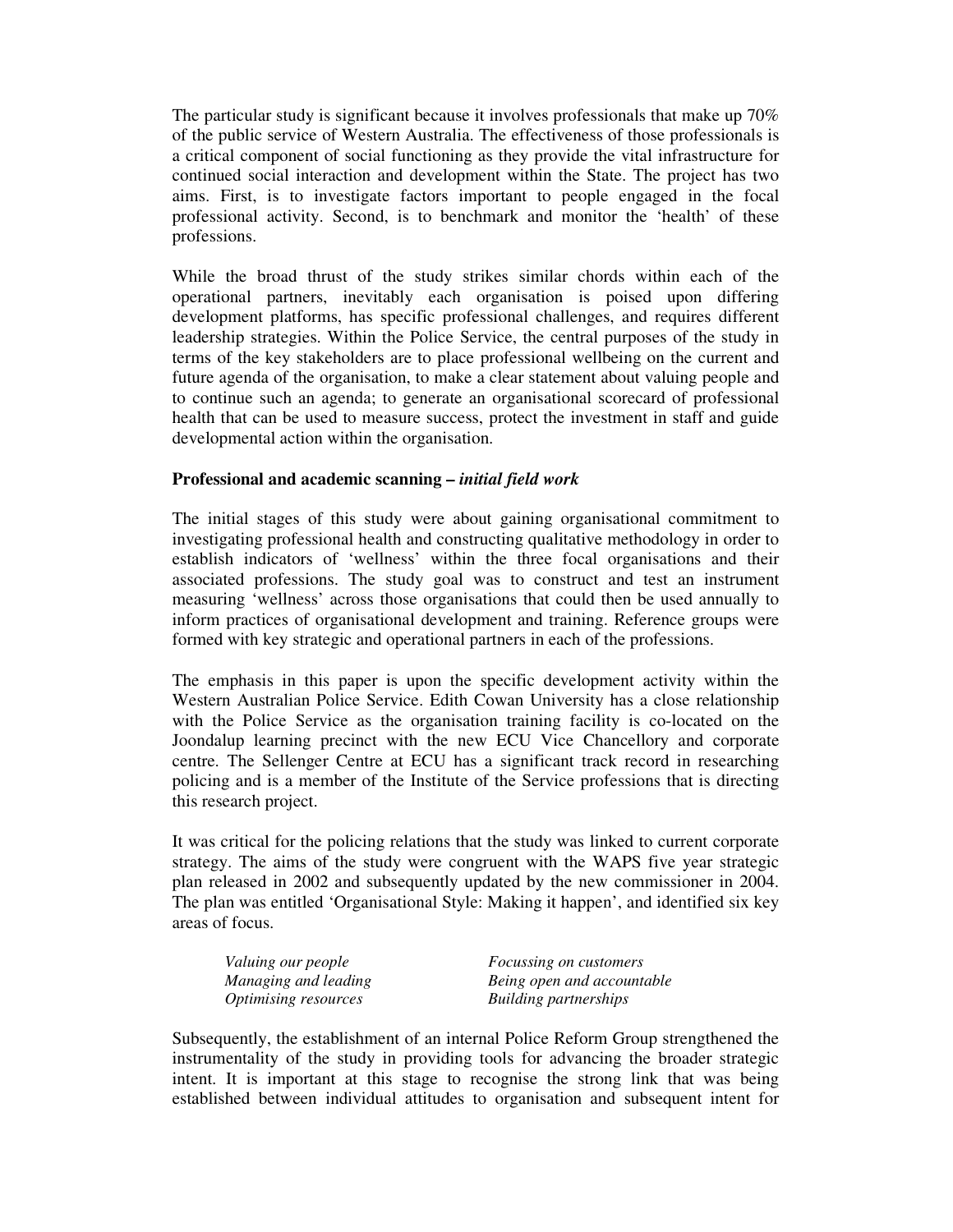organisational development. Training, learning and professional identity development were being configured within a broad strategic intent to 'learn' about organisational health through the voices within the organisation.

In many ways the study offered the Police Service an opportunity to operationalise their codified commitments to 'Valuing Our People', and 'Leading and Managing' statements that were underpinned by non negotiable values of honesty, respect, fairness, empathy, openness and accountability. Participation in the project was a major step in producing tool that could both symbolically and substantively take such rhetoric off the page and into the organisation. The fact that WAPS recognise professional wellbeing as a critical component of operationalising strategy is in itself a significant statement about the corporate climate.



## **Figure 1: WAPS development perspective**

Within organisations developmental practices are generally contested by competing discourses seeking to privilege either global or local agendas (Farrell 2002). This study focuses upon the attitudes of professionals to produce a map of the climatic and cultural landscape which can act as a platform for more diverse development activity. The goal is to develop a more inclusive organisational perspective. This is a perspective that positions individual perceptions cumulatively, as the basis for subsequent organisational activity. It is also a perspective where training and development is just one of a 'bundle' of potential relational performances used to extend professional health and wellbeing, and thereby, organisational performance (Dyer & Reeves 1995).

During 2002 and 2003 the Institute of the Service Professions facilitated two hour long focus groups across the three professions of policing, teaching, and nursing. These groups included both metropolitan and regional Western Australia. The focus of this activity was to identify aspects of the 'health' of these professions as determined by the working professionals in the current organisational climates. A comparative literature review had already culled previous research to prepare the researchers and the industry partners for the potential fields of responses by generating a sensitising framework.

One hundred and sixty three police, both sworn and unsworn participated in these focus groups. The emerging model of the 'Health of a Profession' consisted of a concentric model that placed issues of occupational health at the core and bounded by the outer layer organisational health issues. Professional health was viewed as a relationally driven and attitudinal construct voiced by the professionals that was in a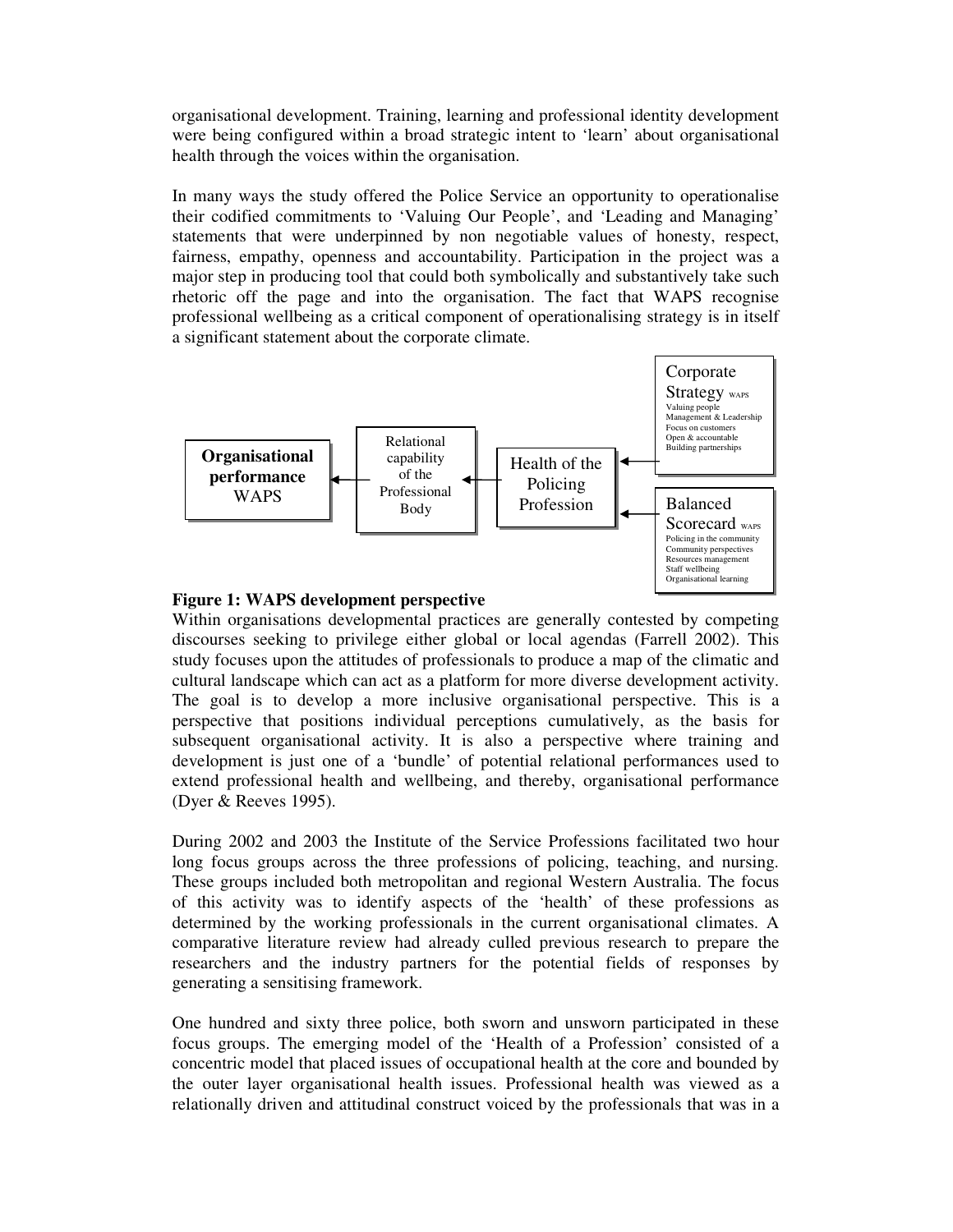continual state of change through collegiate reinforcement and organisational experience. Professional health is inextricably linked to, and mediated by, the wider lifeworlds of the professionals, but such influences are multiple and beyond the scope of this study.

The Police who participated in the focus groups were well gender balanced but biased towards metropolitan locations and sworn officers. The core of the participants had more than ten years experience of the profession and were constables, but all other groups were represented. The majority of participants had been in their current position for over a year.

The police wrote a series of vignettes, accounts of critical events in the past two years, that had been intense professional experiences. This drew together positive and negative feelings about working in the Police profession. From the one hundred and eighty two accounts there was a balance between both extreme perceptions. The analysis of the vignettes produced 12 dominant themes of profession. These included organisational commitment, burnout, public motivation, organisational support, fairness, organisational rewards, health and safety, the quality of work life, job characteristics, professional identity and occupational commitment.

Each theme consisted of a number wellbeing indicators which appeared to group together to form the broader pattern. Similar associations and pattern were identifiable and emerged from the data to form grounded constructs. As an example, the theme of professional identity was associated with professional pride, job image, and professional status.

*I am proud of being a police officer. The public do not respect us. Felt I was not treated as a professional.*

Subsequent analysis identified seven higher order free nodes that related directly to how the participants described their experience. These higher order themes consist of the issues of stress*, morale*, *feeling valued*, hope and optimism, job satisfaction, anger and *frustration*, feeling heard and *counted*. The italicised themes were those most strongly represented. There was considerable congruence with the work done with the other two professions, but there were contextually driven differences between the professions.

Considerable debate between the researchers and professionals produced agreement about the key emerging categories<sup>3</sup> of professional wellbeing. These categories were then grouped to produce a practical instrument for distribution within the three professions participating within the study with specific tailoring to the cultural needs of each profession. The emerging instrument was focussed upon individuals within the professions and their attitudes towards specific organisational issues such as autonomy.

 $3$  The copyright to the emerging instrument is jointly held by the funding organisations. This paper is therefore restrained in providing complete data sets and uses samples of data to provide a broad overview to academic and practitioners.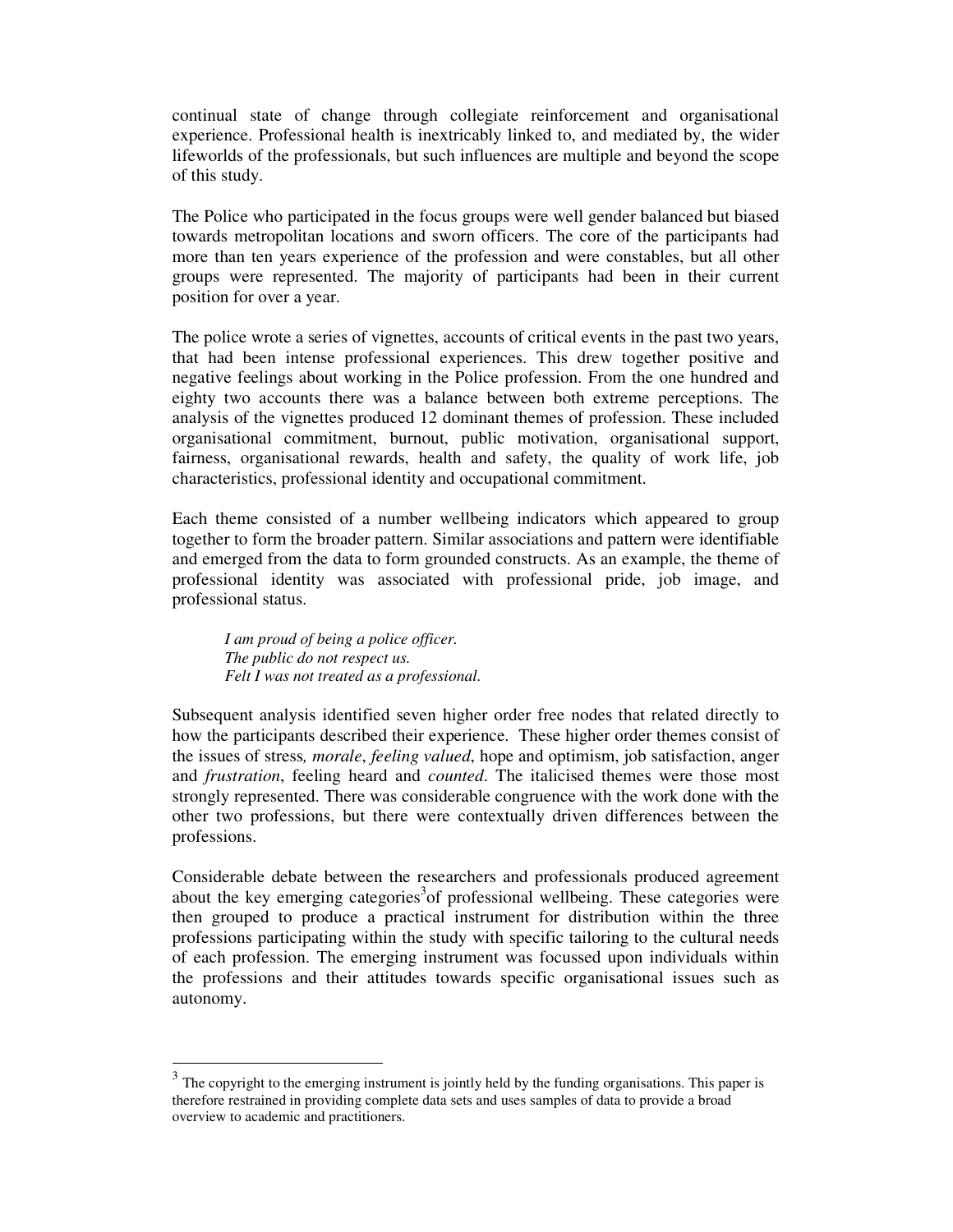*I feel that I am supervised more closely than I need to be*

*I sometimes feel that I have too many supervisors who tell me conflicting things*

*Sometimes my supervisor requires me to do things in my role that are against my better professional judgement*

The thrust of the instrument was constructed around the relational and layered aspects of a profession. The sections of the instrument in turn focussed upon supervisor relations, work unit relations, organisational relations, professional relations

In terms of supervisory relations there is a focus upon individual support, professional development, performance management, and the degree of autonomy within the role. In terms of the work unit there is a focus upon teamwork, collaboration, and support, as well as investigating the task focus, resources and effectiveness of work groups. Issues of control and leadership are confronted as are the more contentious areas of work pressure, discrimination and bullying.

*Being belittled or humiliated is not accepted within my work unit*

*Being assigned tasks as punishment is not accepted within my work unit*

*Someone else taking credit for my work is not accepted within my work unit*

*Being slapped, pushed, kicked or hit is not accepted within my work unit*

*My reputation or career being threatened is not accepted within my work unit*

*I feel confident that I would be supported if I reported bullying or harassment in any form*

*I feel management would act on a bullying or harassment complaint in the appropriate way*

Relations with the organisation as a whole examined in terms of commitment, recognition, fairness and change management. Professional issues such as status and image, motivation, trust and wellbeing, and longer term commitment are questioned.

*The WA Police Service expects one thing of its employees but it rewards another*

*I criticize the practices and policies of the WA Police Service to people outside the organisation*

*I find myself mocking the slogans and initiatives of the WA Police Service*

Each section uses between four and six questions and alternates between positive and negative phrasing with the response option of a four-point scale. In addition participants are continually provided with the options of responding with a 'can't judge' category. The relations that underpin the concept of professional health are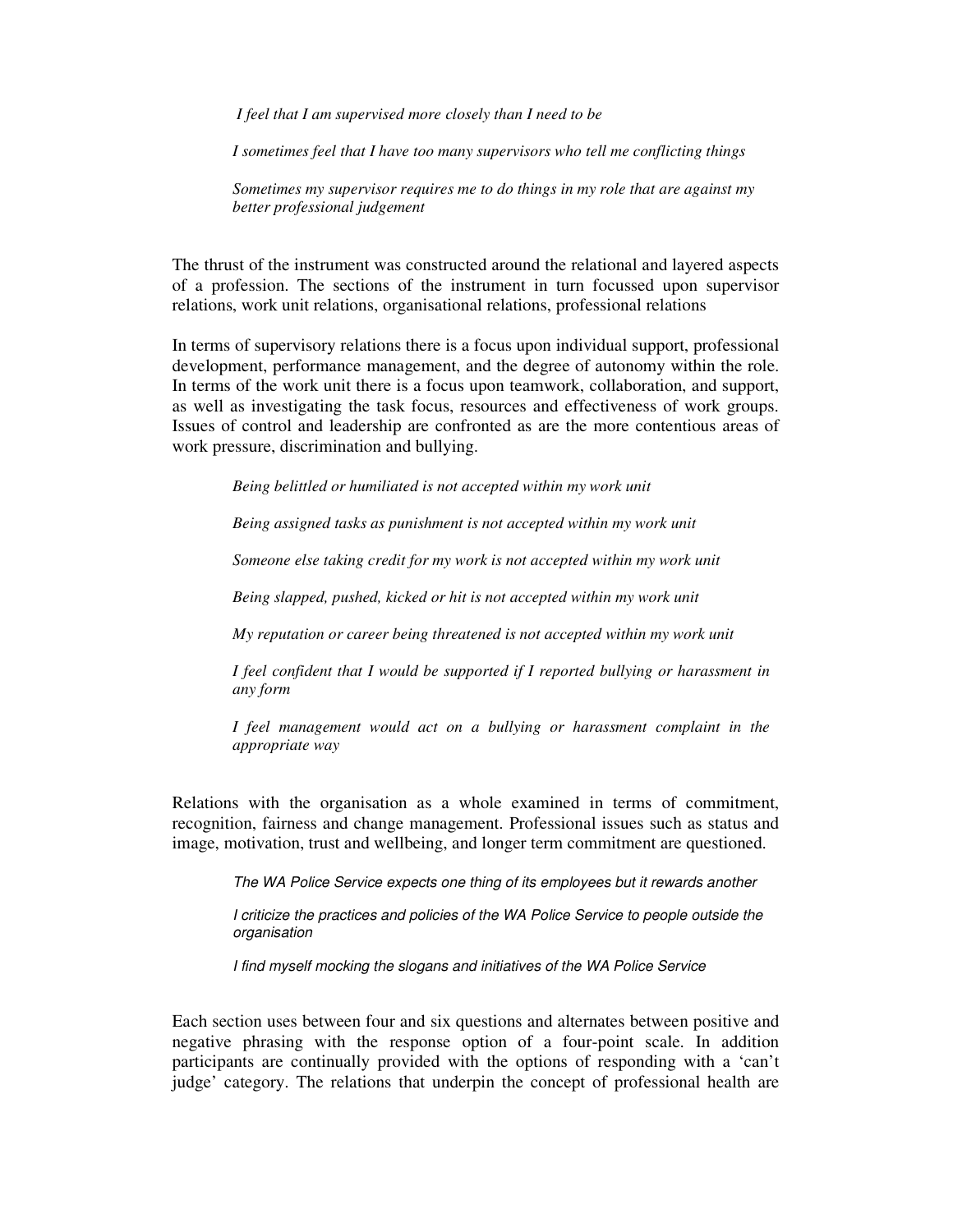multiple, dynamic and may be given meaning diversely by specific individuals within particular contexts.



## **Figure 2: Emerging relational construct of professional wellbeing**

## **Pilot activity**

The Pilot studies began in late 2004 and involved a random distribution of 700 questionnaires with considerable support from the Commissioner, the eventual response rate of 42% may indicate the desire to comment upon and contribute to organisational change, the positive influence of the commissioner, and ordered nature of the culture.

The response rate for the Police Service was significantly higher than the response rates from the Heath and Teaching professionals.

## **Coordination and Review**

The results of the pilot study have been reviewed from two perspectives. The first concerns the structure of the instrument, and considerable feedback was solicited from participants to improve the face validity of the instrument by tailoring questions and improving packaging. The second concerns the use of confirmatory factor analysis to investigate the structural integrity of the instrument. Confirmatory and second-order factor analysis is being employed to examine the relationships between indicators of health (e.g., affective commitment, normative commitment and continuance commitment) and the various domains of health (e.g., organisational commitment). As a result of this review by the academics and practitioner partners a number of questions have been removed or repositioned within the questionnaire.

For example the following analysis of the questions related to performance management indicated adjustments were necessary to the questionnaire across all three professions.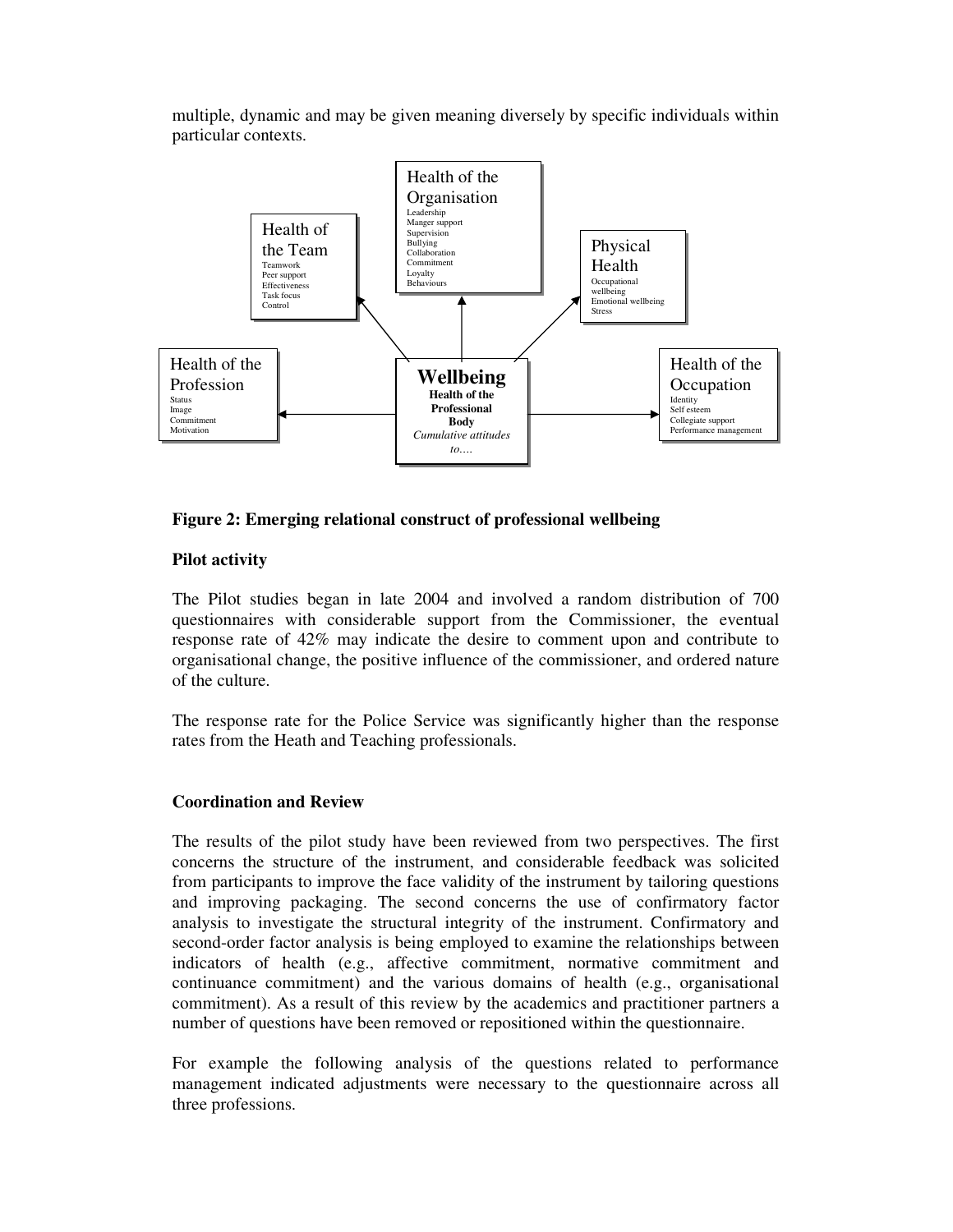

**Figure 3: Confirmatory factor analysis - Performance Management**

In figure 3, the questions related to the wellbeing construct of performance management have differing responses form the pilot respondents. Specifically questions 5 and 10 did not focus on the relational aspect of the performance management interaction as questions 6,7,8and 9 did. This section was therefore discussed with the reference group with the recommendation that questions 5 and 10 that focussed upon related development activity and the regularity of the review be removed as displayed in figure 4.



**Figure 4: Confirmatory factor analysis - Performance Management recommendation**

The study has recently been moved centre stage as the Police Reform Group have recognised that this benchmarking activity will provide several key indicators of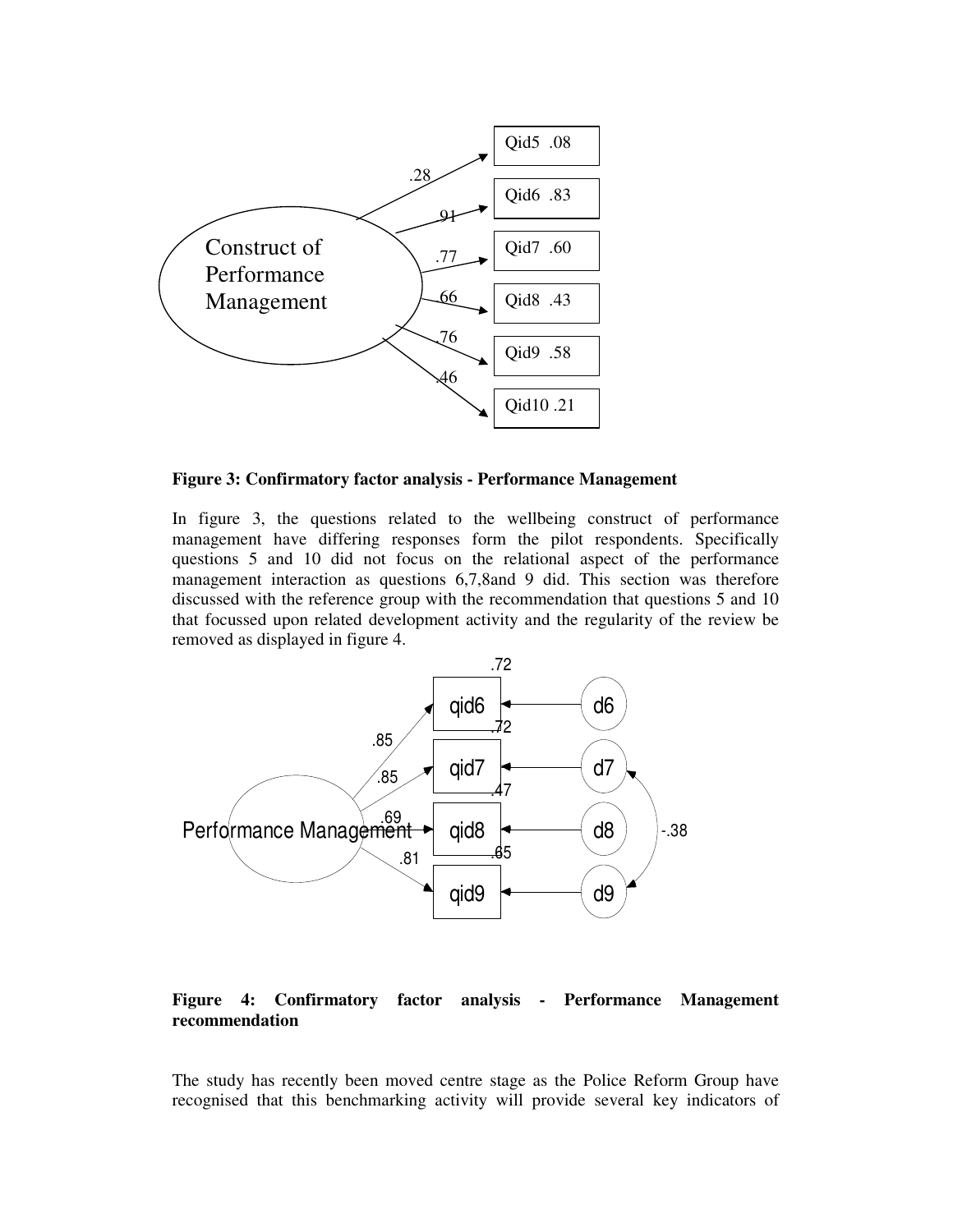culture and cultural development. In addition the survey instrument will also be used to capture a current perspective of opinions about ethical behaviour, commitment to ethics and professional ethics in everyday relational practice.

*A typical officer in the WA police service is influenced by co-workers' attitude to ethical dilemmas*

*It is not unusual for a typical officer in the WA police service to turn a blind eye to a co-worker's unethical behaviour Behaving unethically in some situations is the only way of being accepted by one's co-workers in the WA police service The chances of being caught after doing something unethical are slim in the WA police service*

*The way my supervisors deal with difficult ethical situations is close to police service guidelines*

The instrument requests participants to provide demographic data that consists of 20 responses in multiply stratified choice categories. Due to the high confidentiality necessary for high responses from this survey participants are requested to complete this data only if they feel they will remain unidentifiable. There is a memorandum of understanding with the Police Service that ensures the database remains within the University.

The revised instrument is currently being launched through an extensive communications plan involving the relevant Ministers and using a lottery of cash incentives to ensure high participant response rates. The decision has been made to include all 7k sworn and unsworn employees within the Western Australian Police Service. The survey will be actioned between May  $15<sup>th</sup>$  and June  $3<sup>rd</sup>$  and is introduced as follows.

# **2005PROFESSIONS SURVEY POLICING**



This survey asks for your opinions on a variety of issues that surface in the workplace and in your profession.

#### **DEFINITIONS**

You will be asked to indicate the extent to which you Agree/Disagree with a number of statements.

**YOUR SUPERVISOR** refers to the person who is monitoring your work performance at the time of completing this survey.

**YOUR WORK UNIT** refers to the group of people you work with on a regular basis and with whom you most identify (e.g., Stations, Shifts, Offices, Teams and Squads).

**YOUR ORGANISATION** refers to the Western Australian Police Service, referred to in this survey as the WA Police Service.

**YOUR PROFESSION** refers to the policing profession.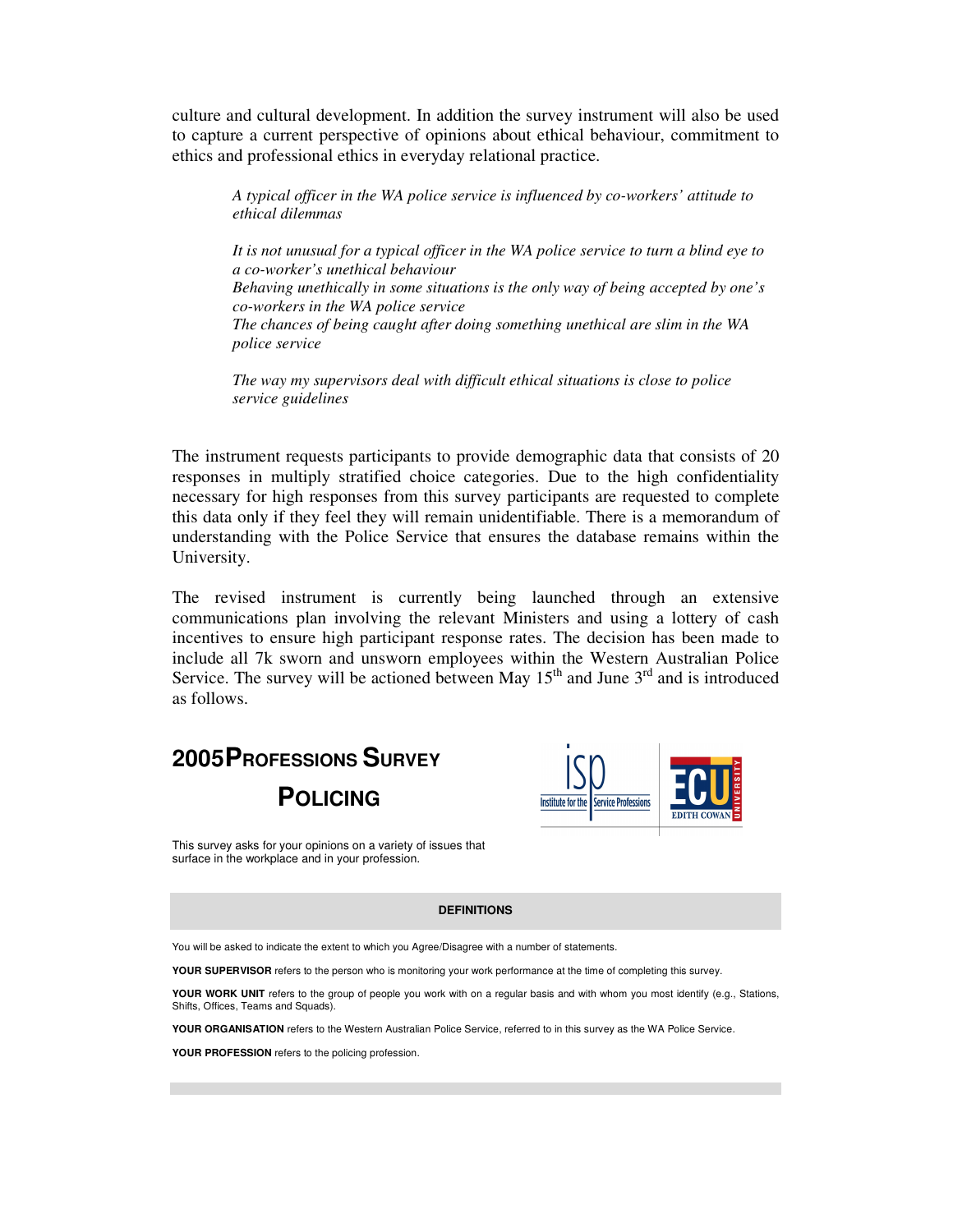### **CONFIDENTIALITY NOTICE**

YOUR PARTICIPATION IN THIS SURVEY IS COMPLETELY VOLUNTARY AND NO INFORMATION YOU CHOOSE TO PROVIDE WILL BE ASSOCIATED WITH YOU INDIVIDUALLY.

IF YOU FEEL YOU MAY BE IDENTIFIED BASED ON THE DEMOGRAPHIC INFORMATION BEING ASKED FOR, DO NOT ANSWER THOSE QUESTIONS WHICH MAKE THIS POSSIBLE.

### **Linking and changing agendas**

Organisational outcomes for each of the multiple stakeholders are inextricably tied to the wellbeing of the body of the organisation. A narrow focus on the meaning of organisation and the use of selective organisational voices produces a narrow approach to development and subsequent narrow skills sets. In contrast this study instigating a more holistic assessment of organisational health and need that includes deep organisational voices. Such assessments are platforms for diverse strategic action, one feature of which will be development activity.

Professional training will be firmly positioned within the broader agenda of organisational development. Simple individual skill goals will be subordinate to wider agendas of organisational relational improvement and their instrumental mediation of individual identity. Most importantly indexing professional health will mean that wellbeing, a measure that attempts to integrate the multiple identities and life words of the individual, will become a critical development indicator, placing individual perceptions at the heart of organisational decision making. Identity and relational development may become a focus that may begin to displace decontextualised learning and training as the primary developmental focus.

It is inspiring to be involved with a public organisation who positions learning and cultural development as a focal part of their strategy. Perhaps even more encouraging is that such development is being based upon organisational perceptions generated by the professionals who make up the body of the organisation and are now asked to be cognitive constructors of organisation. The development of their identity appears to count in organisational terms. In Robert Pirsig's book (1974) the central character set out on a journey of discovery where the physical locations and interactivity formed a winding path ostensively to Montana but that is actually part of a greater mental and spiritual journey towards personal wellbeing. WAPS may have more specific intention about the direction of their journey but what is important is that the voices that they are enabling to chart direction position their aims for the journey in far higher and more holistic terms for individuals and the organisation than simple skill acquisition.

This study is a *response* to the external pressure upon organisations to bow to the development demands of fast capitalism by constructing a *relevant* mechanism that privileges organisational voices in the development process to shape *an emerging future* that may produce more sustainable identity.

### **References**

Atwater, LE, Waldman, D A, Atwater, D & Cartier, P 2000, 'An upward feedback field experiment: Supervisors'cynicism, reactions, and commitment of subordinates', *Personnel Psychology*, 53, 275-297.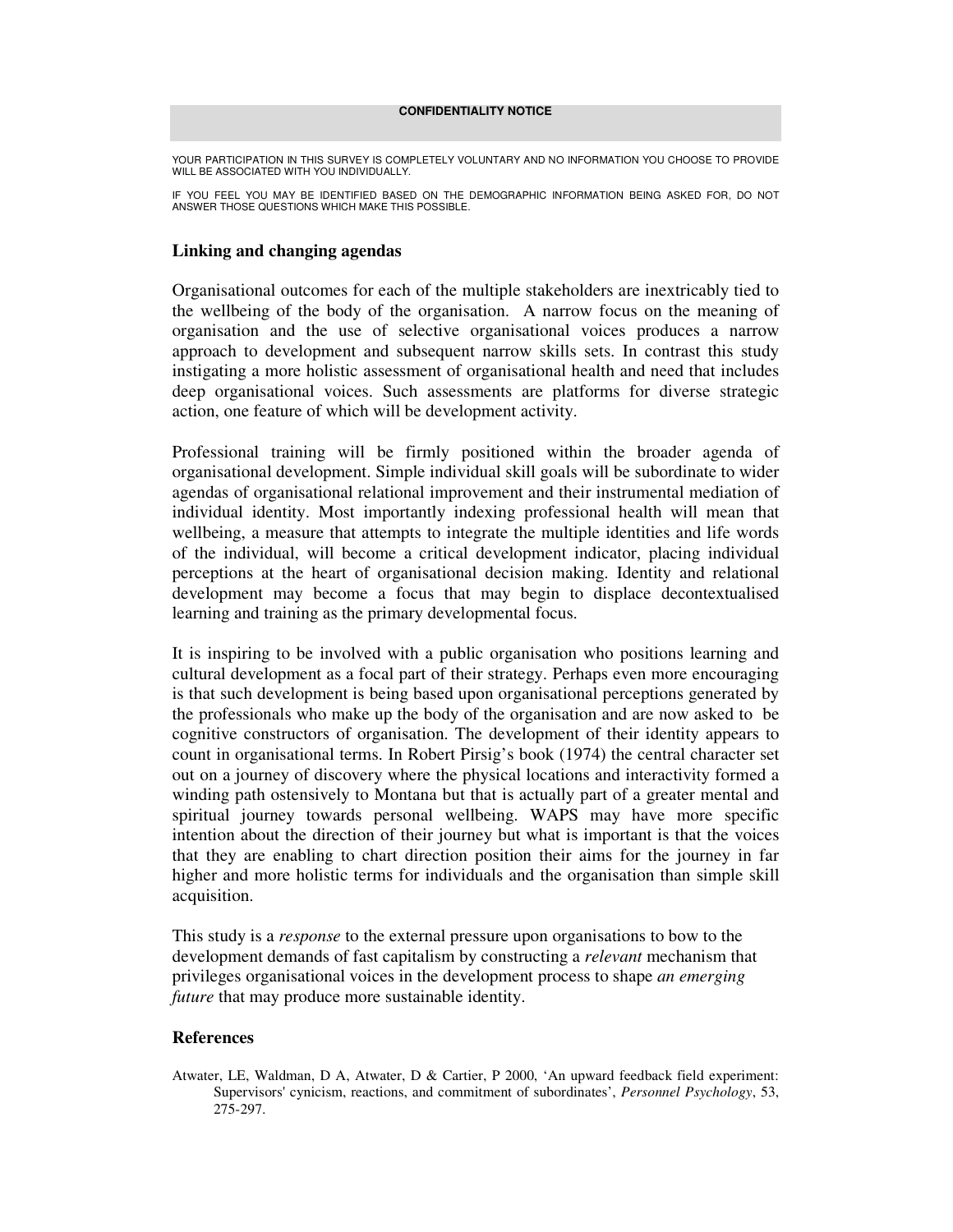- Boud, D 2005, 'Productive perspectives for research in workplace learning', Australian Vocational Education and Training Researchers Association Conference, *Emerging Futures,*, April 14/16, Brisbane, Sofitel.
- Bourdieu, P 1990, *The logic of practice*, Polity Press, Cambridge.
- Bowman, K 2005, 'NCVER research opportunities and priorities', Australian Vocational Education and Training Researchers Association Conference, *Emerging Futures,* April 14/16, Brisbane, Sofitel.
- Cruess, R L, Cruess, S R & Johnston, S E 2000, 'Professionalism: An ideal to be sustained'. *The Lancet*, 356, 156-159.
- Dyer, L & Reeves, T 1995, 'Human resource strategies and firm performance', *International Journal of Human Resource Management,* vol.6, no.3, pp.656-670.
- *Farrell, L 2002, 'Making knowledge common', 5 th Australian Vocational Education and Training Researchers Association Conference, Making a world of difference proceedings, April 24/26 th , Caufield, Melbourne.*
- Freidson, E 1994, *Professionalism reborn*. Chicago: University of Chicago Press.
- Gee, J P, Hull, G & Lankshear, C 1996, *The new work order: Behind the language of new capitalism,* Sydney, Allen and Unwin.
- Gratton, L 2000, *Living strategy: Putting people at the heart of corporate purpose*, London: Pearson Education Limited.
- Grove A 1994, 'CEO's address to Intel Corporation', *Fortune*, 18<sup>th</sup> September 1995, pp.229-30.
- Lave, J & Wenger, E 1991*, Situated learning: Legitimate peripheral participation,* Cambridge University Press, Cambridge.
- *Legge, K 1995,* Human resource management: Rhetorics and realities*, McMillan, Hampshire.*
- Magenau, J M & Hunt, R G 1996, Police unions and the police role, *Human Relations*, 49, 1315-1343.
- Maslach, C. (1976). 'Burn-out'. *Human Behavior*, 5(9), 16-22.
- Merriam, S B 1996, 'Facing the challenges of access and opportunity' Keynote speech, 4th International Conference on Post Compulsory Education and Training, *Learning & Work: The* challenges proceedings, 3/6<sup>th</sup> December, Griffith University, Gold Coast, Australia,
- Metcalfe, B & Dick, G 2000, 'Is the force still with you? Measuring police commitment'. *Journal of Managerial Psychology*, 15, 812-832.
- Meyer, J P & Allen, N J 1997, *Commitment in the workplace: Theory, research, and application*. California: Sage Publications.
- *Morris, A, Shinn, M & DuMont, K 1999, 'Contextual factors affecting the organizational commitment of diverse police officers: A levels of analysis perspective'.* American Journal of Community Psychology*, 27, 75-105.*
- Pirsig, R 1974, *Zen and the art of motorcycle maintenance,* Corgi Transworld, Uxbridge.
- Poell, R F, Chivers, G E, Van der Krogt, F J, Danny, A & Rob F 2000*,'*Learning-network theory', *Management Learning*, vol.31, no.1, pp.25-50, Thousand Oaks C A.
- *Rhodes, C & Garrick, J 2000,* Research and knowledge at work, *Routledge, London.*
- Richbell, S, Simpson, M, Sykes, G M H & Meegan, S 1998, 'Policing with the Ottawa shift system: A British experience'. *Policing: An International Journal of Police Strategies & Management*, 21, 384-396.
- Scott, W R 1966, 'Professionals in bureaucracies: Areas of conflict', In H. Vollmer and D. Mills (Eds.), *The semi-professions and their organisation*. New York: Free Press.

- Somers, M J, 2001, 'Thinking differently: Assessing nonlinearities in the relationship between work attitudes and job performance using a Bayesian neural network'. *Journal of Occupational and Organizational Psychology,* 74, 47-61.
- Spangler, E 1999, 'Current research on occupations and professions, Vol 10: Jobs in context: Circles and settings'. *Contemporary Sociology*, 28, 428-429.
- Stevenson, J 2005, 'Keeping the vocational in its place', Australian Vocational Education and Training Researchers Association Conference, *Emerging Futures,* April 14/16, Brisbane, Sofitel.
- Thompson, A, Kirk-Brown, A & Brown, A (n.d.). 'Police women and their partners: Influence and outcomes of work stress in the family'. Unpublished manuscript, *Griffith University*, Brisbane.
- Truxillo, D M, Bennett, S R & Collins, M L 1998. 'College education and police job performance', *Public Personnel Management,* 27, 269-280.

Smith, A 2004 -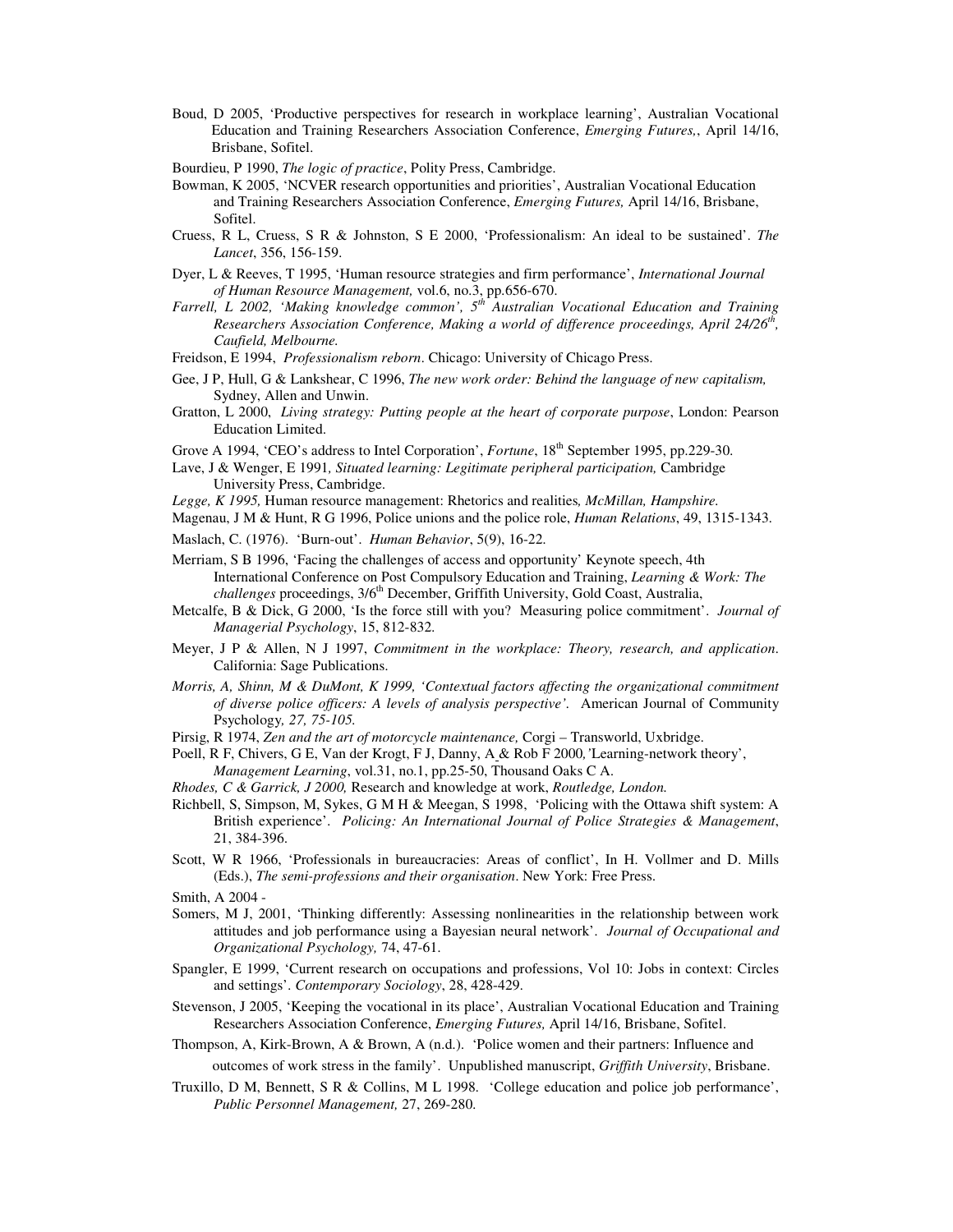- *Van der Vegt, G, Emans, B & van de Vliert, E 1998, 'Motivating effects of task and outcome interdependence in work teams'.* Group and Organization Management*, 23, 124-143.*
- Wilson, C, Boni, N & Hogg, A 1997, 'The effectiveness of task clarification, positive reinforcement and corrective feedback in changing courtesy among police staff', *Journal of Organizational Behavior Management*, 17, 65-99.